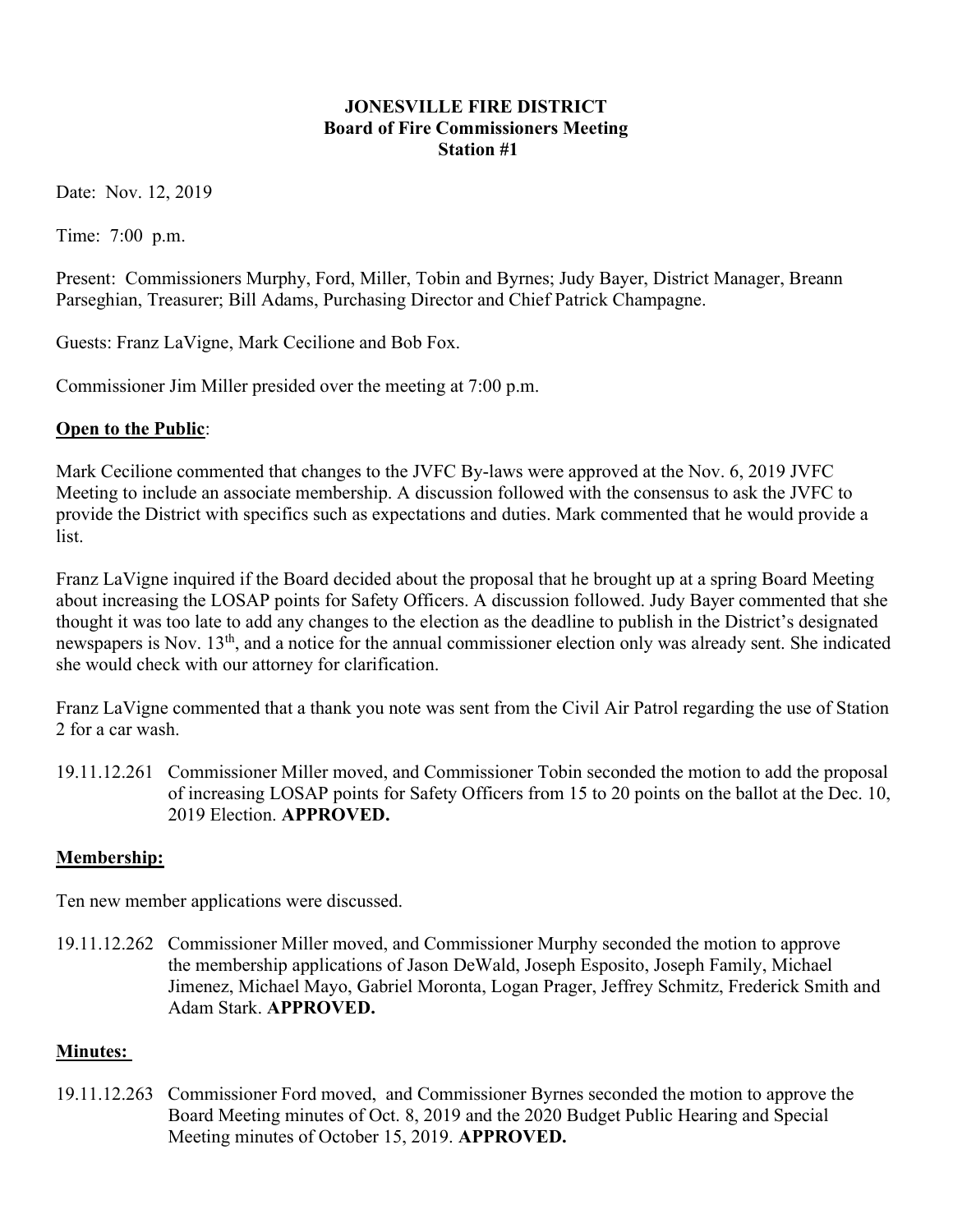### Claims:

19.11.12.264 Commissioner Ford moved, and Commissioner Byrnes seconded the motion to approve payment of claims 019522 – 019583.. APPROVED.

### District Manager Report:

### Discussion:

- Discussion on the Chief's Drill.
- Discussion on fees from PenFlex Inc. for LOSAP management fees.
- 19.11.12.265 Commissioner Byrnes moved, and Commissioner Tobin seconded the motion to approve up to \$2000.00 for Chief's Drill Expenses. APPROVED.
- 19.11.12.266 Commissioner Byrnes moved, and Commissioner Tobin seconded the motion to approve the Penflex Inc. Standard Services fee to include the LOSAP Audit package and GASB 73 package fee at an estimated cost of \$7245.00. APPROVED.
- 19.11.12.267 Commissioner Byrnes moved, and Commissioner Ford seconded the motion to approve the District Manager's Report. APPROVED.

### Purchasing Director's Report:

# Discussion:

- Bill commented that 20 out of 22 work orders submitted in October were completed.
- A discussion was held on various purchase requests with the consensus to table the request for the gear dryer.

Franz LaVigne exits the meeting at 7:30 p.m.

- 19.11.12.268 Commissioner Tobin moved, and Commissioner Byrnes seconded the motion to approve the change to Target Solutions for online CME services at a cost of \$89.95/user plus \$395 annual maintenance fee for a total cost of \$2353.00 for 22 users. APPROVED.
- 19.11.12.269 Commissioner Tobin moved, and Commissioner Byrnes seconded the motion to approve the purchase of a new mobile radio for Car36 and to transfer the old radio from Car 36 to M367 at a cost of \$3299.75 from Pittsfield Communications. APPROVED.
- 19.11.12.270 Commissioner Tobin moved, and Commissioner Byrnes seconded the motion to approve a 1-year contract with Philip's for MRx heart monitors at a cost of \$3062.50. APPROVED.
- 19.11.12.271 Commissioner Tobin moved, and Commissioner Byrnes seconded the motion to approve the purchase of 20 gloves, 5 SCBA masks, 5 helmets and 10 pairs of boots to restock inventory at a cost not to exceed \$8500.00. APPROVED.
- 19.11.12.272 Commissioner Tobin moved, and Commissioner Byrnes seconded the motion to approve the lawn services from TruGreen for the 2020 season at a cost of \$1033.44 for both stations. APPROVED.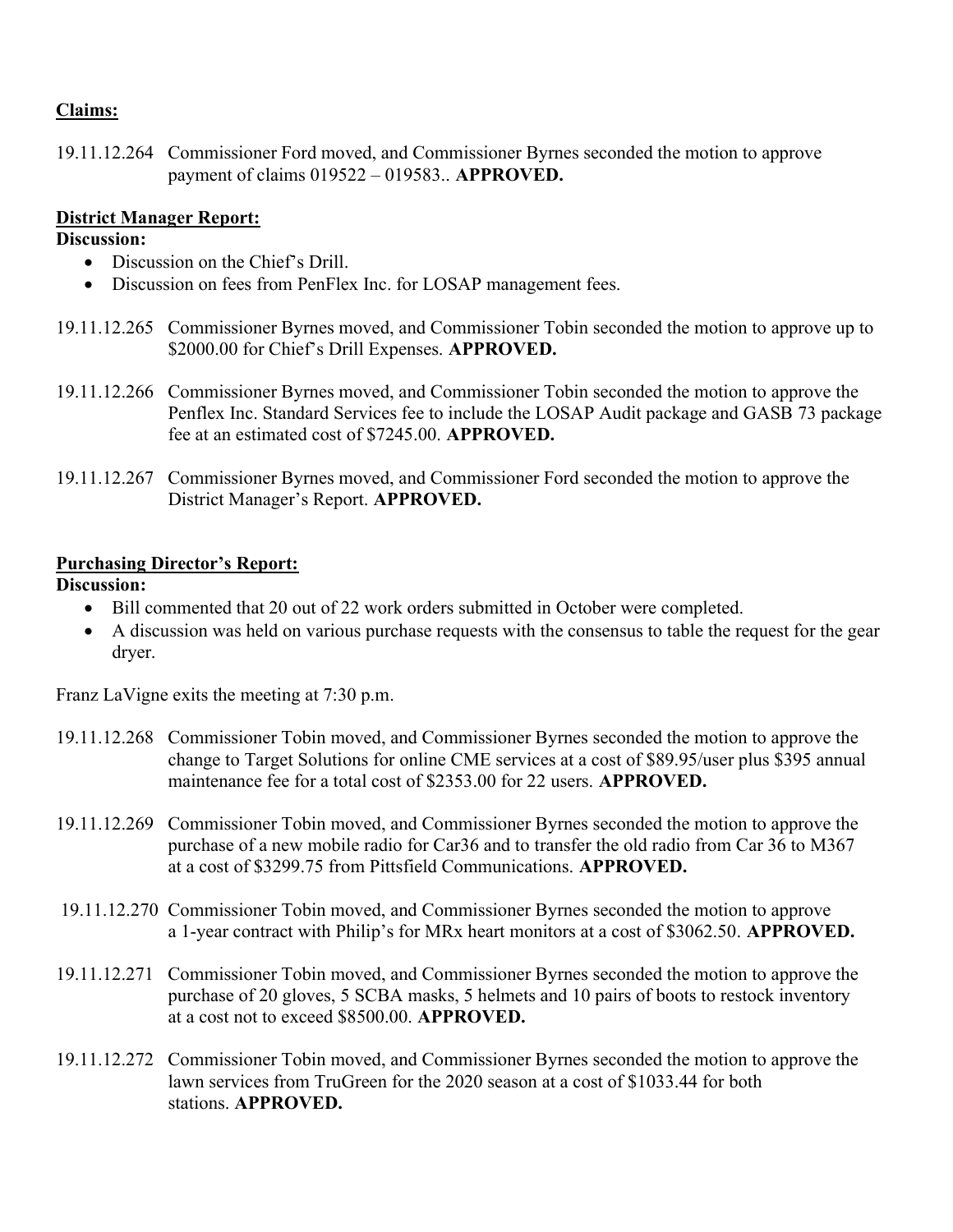- 19.11.12.273 Commissioner Tobin moved, and Commissioner Byrnes seconded the motion to approve the purchase of 10 pagers at a cost not to exceed \$3500.00. APPROVED.
- 19.11.12.274 Commissioner Byrnes moved, and Commissioner Ford seconded the motion to approve the purchasing Director's Report. APPROVED.

# Chief's Report:

#### Discussion:

- A discussion was held on various training requests, and apparatus requests.
- Chief Champagne commented that the Toys for Tots convoy will be on Nov.  $24<sup>th</sup>$ .
- A brief discussion held on the driving incident involving ETA 362 with a report from a Safety Officer to follow.
- 19.11.12.275 Commissioner Tobin moved, and Commissioner Murphy seconded the motion to approve the attendance of K. Stores and B. Dell'Anno at the Company Training Community Risk Reduction course that started Nov. 4, 2019 at the SCFTC. APPROVED.
- 19.11.12.276 Commissioner Tobin moved, and Commissioner Murphy seconded the motion to approve the attendance of K. Stores at the Planning & Emergency Response course starting Dec. 11, 2019 at SCFTC. APPROVED.
- 19.11.12.277 Commissioner Tobin moved, and Commissioner Murphy seconded the motion to approve the the participation of an ETA and crew for traffic control for Quick Response Holiday Lights event on Dec. 13-14, 2019. APPROVED.
- 19.11.12.278 Commissioner Tobin moved, and Commissioner Murphy seconded the motion to approve the Chief's Report. APPROVED.

### Treasurer's Report:

### Discussion:

- Breann commented that the adopted budget was delivered to the TOCP and property tax cap was submitted.
- A request to transfer funds to line A628 (NYS Retirement) because budget amount was slightly under the actual invoice charge.
- Breann updated the Board with Cancer Insurance and mentioned that NYS ID numbers are needed for all eligible members and a request was sent to NYS for ID numbers for those who do have one issued.
- A discussion was held on the mandatory sexual harassment training with the consensus to waive the requirement for those members classified as Admin.
- Breann provided an update on the Recruitment & Retention Grant and the Records Management Grant. A discussion followed on the possibility of hiring a grant writer for the Records Management Grant. Breann commented on the need for approval to spend additional funds for gear. Commissioner Murphy inquired if new gear would be covered under the grant parameters since we have had an increase in membership. Breann replied that gear is not a category listed but she would ask. Breann further commented to JVFC Treasurer Bob Fox that she will provide him with proof that the JVFD was incorporated which will be needed for the Records Management shared grant application.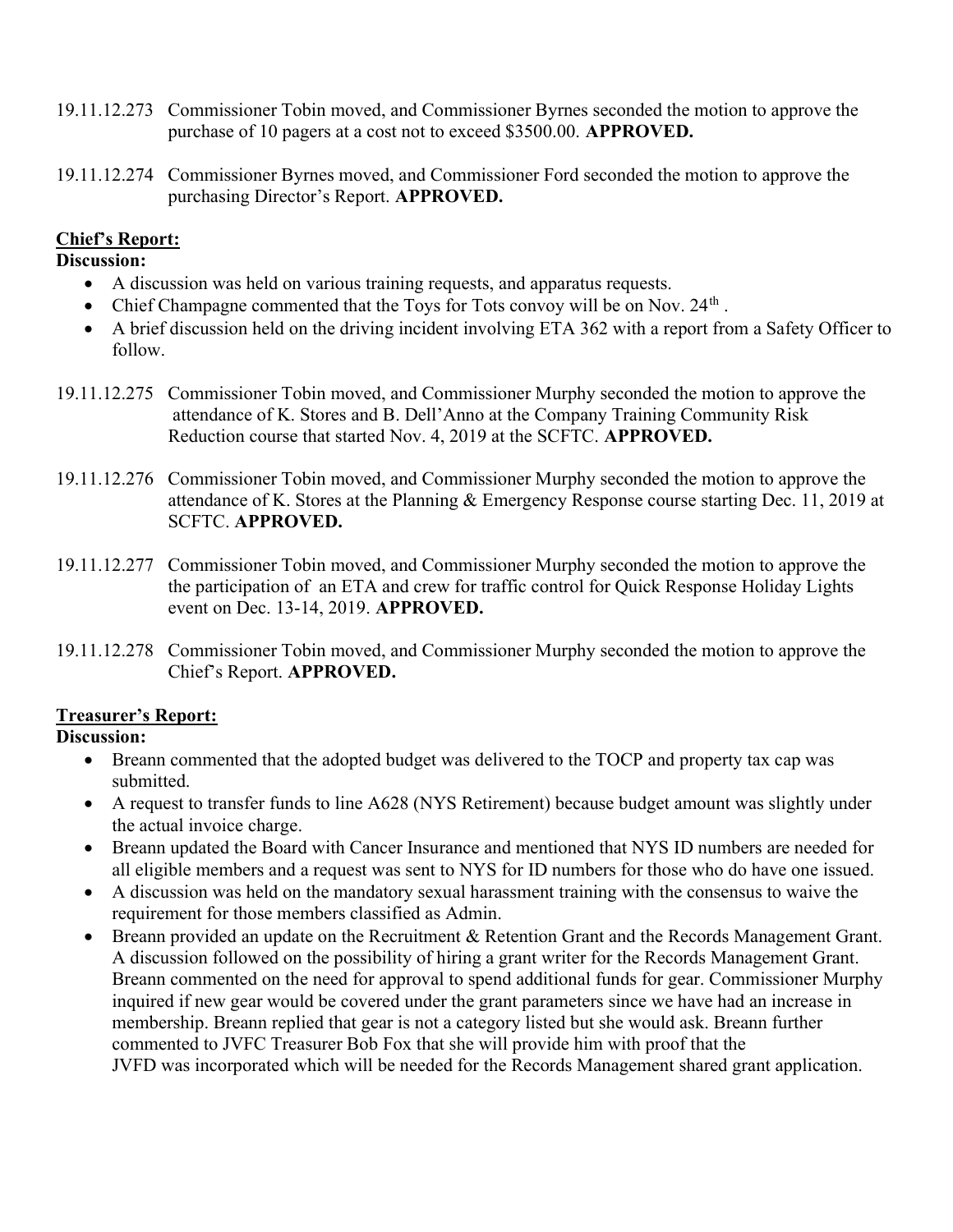- A discussion was held on the apparatus bond and Breann commented that the bank will not provide a schedule until contract information is provided. Breann further commented she would like a contract by Dec. 9, 2019 so the District can lock in rates for two month and start payment on March 1, 2020. Commissioner Miller commented that we should tell VRS Sales that we need a contract by Dec. 1, 2019. or we will go out to bid on the trucks. Commissioner Miller also mentioned that it was advised that we should not take delivery of the trucks during the winter.
- Breann updated the Board on our custody holdings agreement verification process and will include a monthly report going forward.
- 19.11.12.279 Commissioner Miller moved, and Commissioner Tobin seconded the motion to approve the transfer of funds to A628 NYS Retirement line. APPROVED.
- 19.11.12.280 Commissioner Tobin moved, and Commissioner Byrnes seconded the motion to approve the waiver of sexual harassment training for all JVFD members who are classified as Admin. APPROVED.
- 19.11.12.281 Commissioner Tobin moved, and Commissioner Miller seconded the motion to approve \$5000.00 for outstanding purchases under the Recruiting & Retention Grant parameters. APPROVED.
- 19.11.12.282 Commissioner Miller moved, and Commissioner Tobin seconded the motion to hire a grant writer for the Records Management Grant at a cost not to exceed \$2000.00. APPROVED.
- 19.11.12.283 Commissioner Miller moved, and Commissioner Ford seconded the motion to accept the Treasurer's Report. APPROVED.

### Committee Reports:

#### Apparatus:

No Report

### Audit/Budget/Insurance:

No Report

Building and Grounds:

No Report

### Capital:

No Report

#### Equipment:

No Report

### Personnel:

Commissioner Miller commented that P. Dell'Anno will be filling for 4 days while K.Sarsick and N. Fort are on active duty for two weeks with the USANG.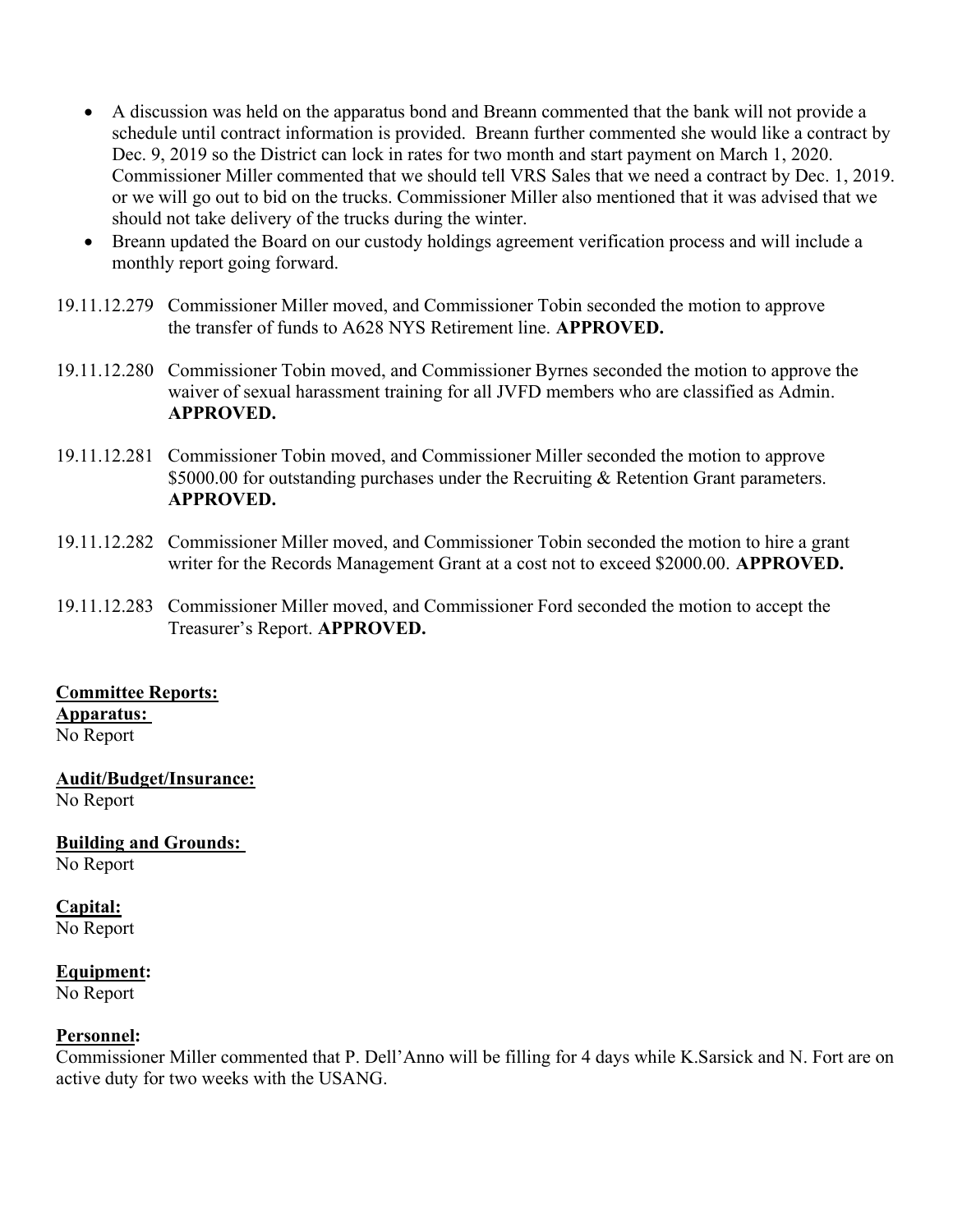#### Policy & Procedures:

No Report

#### OLD BUSINESS:

None

### NEW BUSINESS:

Commissioner Miller commented that he attended the AFDCA workshop on Nov. 9<sup>th</sup> and mentioned the following:

- In regard to the Cancer Insurance Program, Commissioner Miller discussed some preventive basic habits that we can stress such as hand washing, gear washing, wiping down helmets and air packs.
- Authorized staff can only open the Knox Box when we are on a call and we cannot open even for a police department.
- Only authorized medical facilities are allowed to clear firefighters for duty, not their personal physicians.
- Associate members should be treated as active members in regard to arson and sexual offender background checks.
- A response to a FOIL request should be made within five business days.
- Volunteer firefighters can be covered under the District's health insurance plan, but they would have to pay 100% of the premium.

Commissioner Tobin commented that the Santa Patrol will be held Dec. 6,7,13 and 14 and asked that Judy put it on the website and sign board.

Commissioner Miller moved, and Commissioner Tobin second the motion to adjourn the meeting at 8:47p.m. APPROVED.

Next meeting:

| Board Meeting                | Dec. 10, 2019 | $7:00$ p.m. | Station 1            |
|------------------------------|---------------|-------------|----------------------|
| <b>Commissioner Election</b> | Dec. 10, 2019 | $6-9$ p.m.  | <b>Both Stations</b> |

Note: All motions unanimously passed unless otherwise noted.

Respectfully submitted

Judith S. Bayer District Manager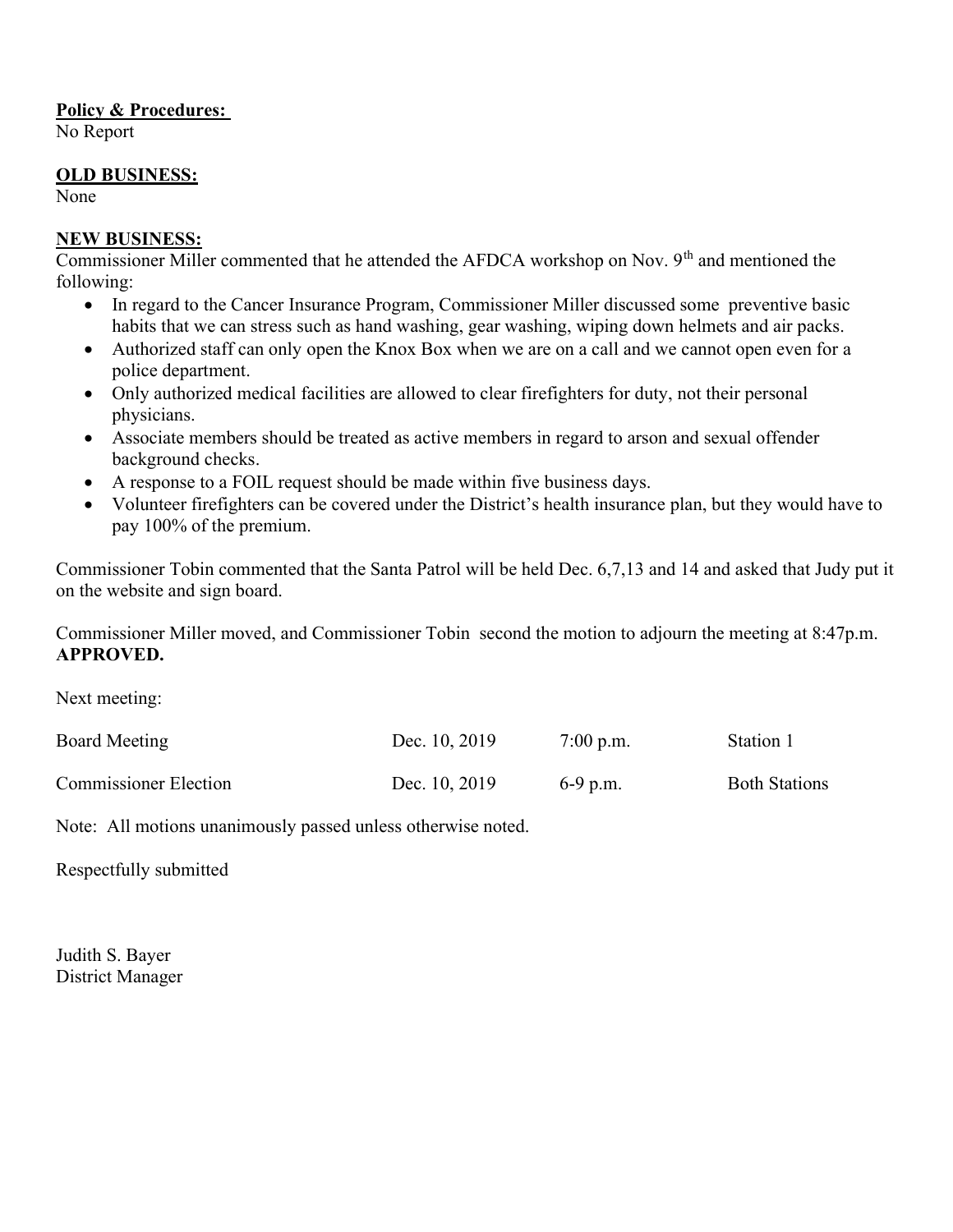#### District Manager REPORT:

Previously distributed Oct. 8, 2019 Board Meeting minutes

#### Correspondence Received:

- 1. 10-22-2019: notice of injury received from K. Sarsick. No medical attention sought at this time.
- 2. Various donations received in memory of D. Horstman and P. Ruzicka. Checks passed along to the JVFC for the Memorial Scholarship Fund. Thank you notes written to the donors and letter will be send to the family notifying them of the donations.

#### Correspondence Sent:

- 1. 10-22-2019: sympathy card sent to the family of Dick Horstman.
- 2. 10-31-2019: photos sent to the family of Dick Horstman.
- 3. 10-31-2019: notice of passing of D. Horstman and R. Ruzicka sent to PenFlex Inc. for LOSAP updates.
- 4. 11-6-2019: legal notice sent to TU and Gazette for annual commissioner election.
- 5. 11-8-2019: legal notice sent to TU and Gazette for Estoppel notice for bond purposes. Notice to be published 11/9/19 in the Gazette and 11/12/19 in the TU.

#### Buildings & Grounds:

#### Miscellaneous:

- 1. Approval for fees for Chief's Drill on Dec. 18, 2019 for catering services from Tex's BBQ catering at a cost not to exceed \$2000.00.
- 2. Approval to accept Penflex Inc. Standard Services Fee schedule, LOSAP Audit package, and GASB 73 Package fees Estimate of \$7,245.00. Need signature from Chairman of the Board.

### End of District Manager's Report.

# Purchasing Director Report

# Informational/Discussion

1. 22 work orders submitted over last month, 20 completed

# Items for Approval

- 1. Change from October's request for Centre Learn. Renew online CME service Switch to Target Solution \$89.95 per user. 22 users JVFD - \$1958 Plus \$395 Yearly maintenance fee – Total \$2353 for 14 months of online training and payment of invoice
- 2. Mobile radio for M367 New from Pittsfield Communication on State contract \$3299.75
- 3. 1-year contract renewal for Philip's MRx heart monitors \$3,062.50 12/15/19-12/14/20
- 4. Resupply of PPE pieces gloves, mask, helmets, boots Approx. \$8500
- 5. Gear dryer Approx. \$9000 quote from 12/18
- 6. Lawn services for 2020 Tru-Green \$1033.44 both stations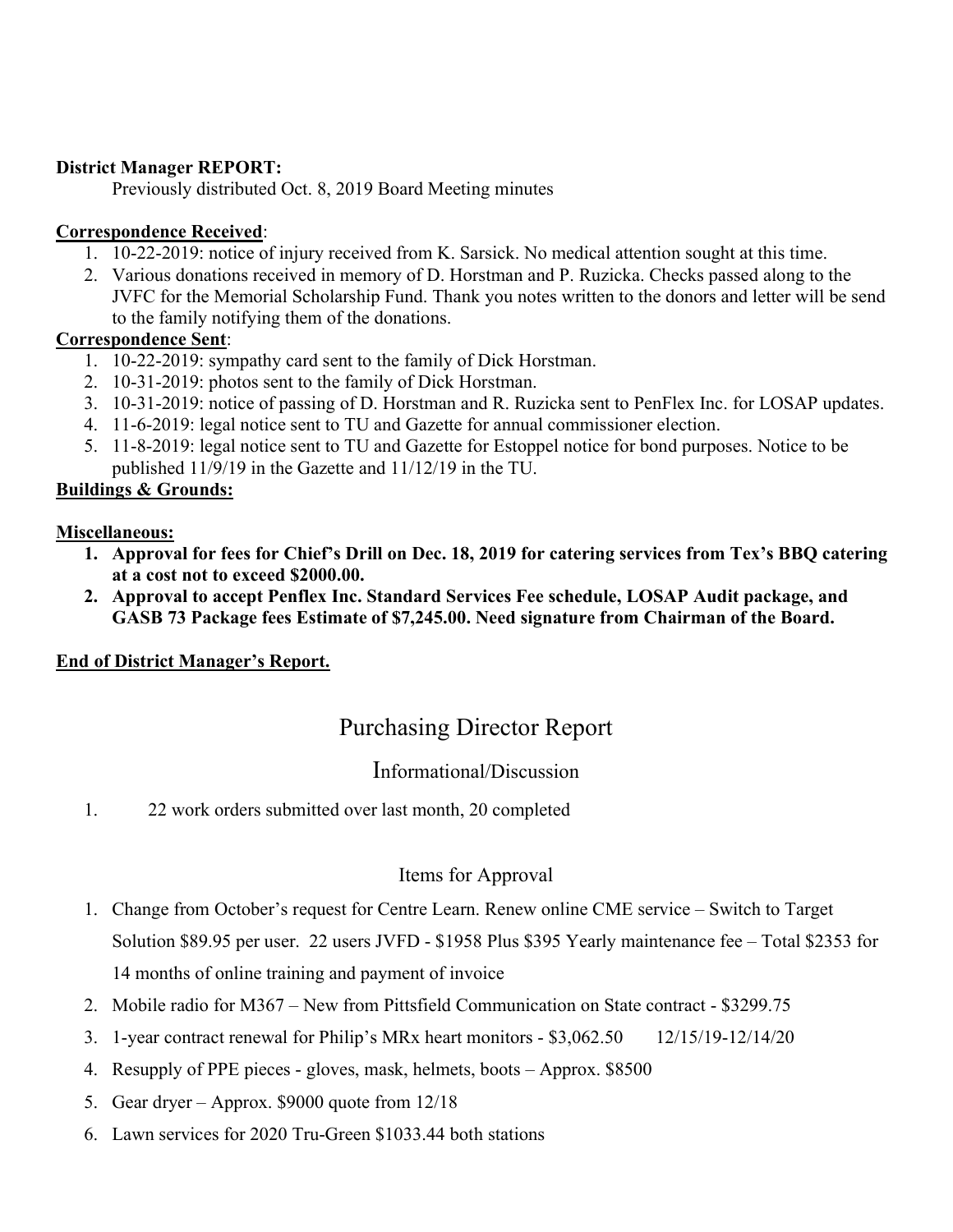# TREASURER'S REPORT:

Submitted for the November 12, 2019 Meeting

### Financial:

- 1. Adopted Budget delivered to TOCP and posted on website.
- 2. Property Tax Cap submitted.
- 3. Request for transfer of funds to line 628 (NYS Retirement)
- 4. Cancer insurance update.
	- a. Safety bulletin.
	- b. NYS ID numbers.
	- c. Attestation documents due December 1, 2019.
- 5. Sexual Harassment training must be completed by October 9, 2019.
	- a. Certificates printed and filed.
	- b. Outstanding issues.
- 6. Grant update.
	- a. Recruitment & Retention Grant
		- i. Separate checking account opened at BSNB for grant reimbursement purposes.
		- ii. Registered with SFS to received electronic reimbursement to date.
		- iii. Spending update.
		- iv. Request for approval for 4Q19 spending.
		- v. 3Q19 Report was filed with DHSES.
		- vi. Next report to be filed with DHSES by January  $30<sup>th</sup>$ .
	- b. Records Management Grant
		- i. Requested NFPC 1402 incorporation letter.
		- ii. Progress update.
- 7. Apparatus bond update.
- 8. Fall Training Workshop update.
- 9. Custody holdings verified.

# Training:

# Personnel:

### Correspondence Received:

Third party custodial agreement between BSNB, Key Bank, and JFD.

### Miscellaneous:

Vacation request for December  $23<sup>rd</sup>$ ,  $26<sup>th</sup>$ ,  $27<sup>th</sup>$ ,  $30<sup>th</sup>$ , and  $31<sup>st</sup>$ .

# End of Treasurer's Report.